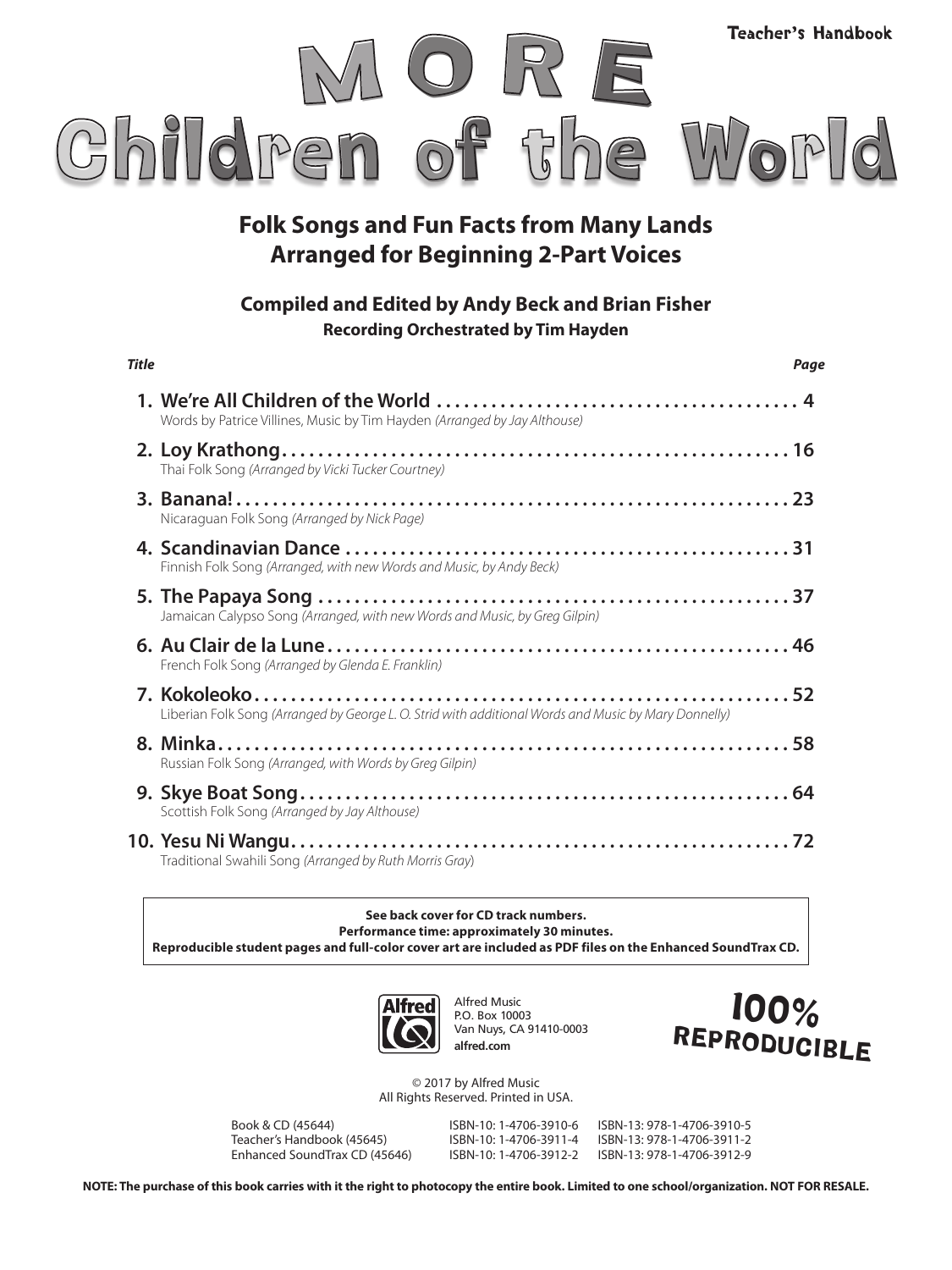## **1. WE'RE ALL CHILDREN OF THE WORLD** 1. WE'RE ALL CHILDREN OF THE WORLD

#### *Words by* **PATRICE VILLINES**

*Music by* **TIM HAYDEN** *Arranged by* **JAY ALTHOUSE**







**Copyright © 2017 by Alfred Music All Rights Reserved. Printed in USA.**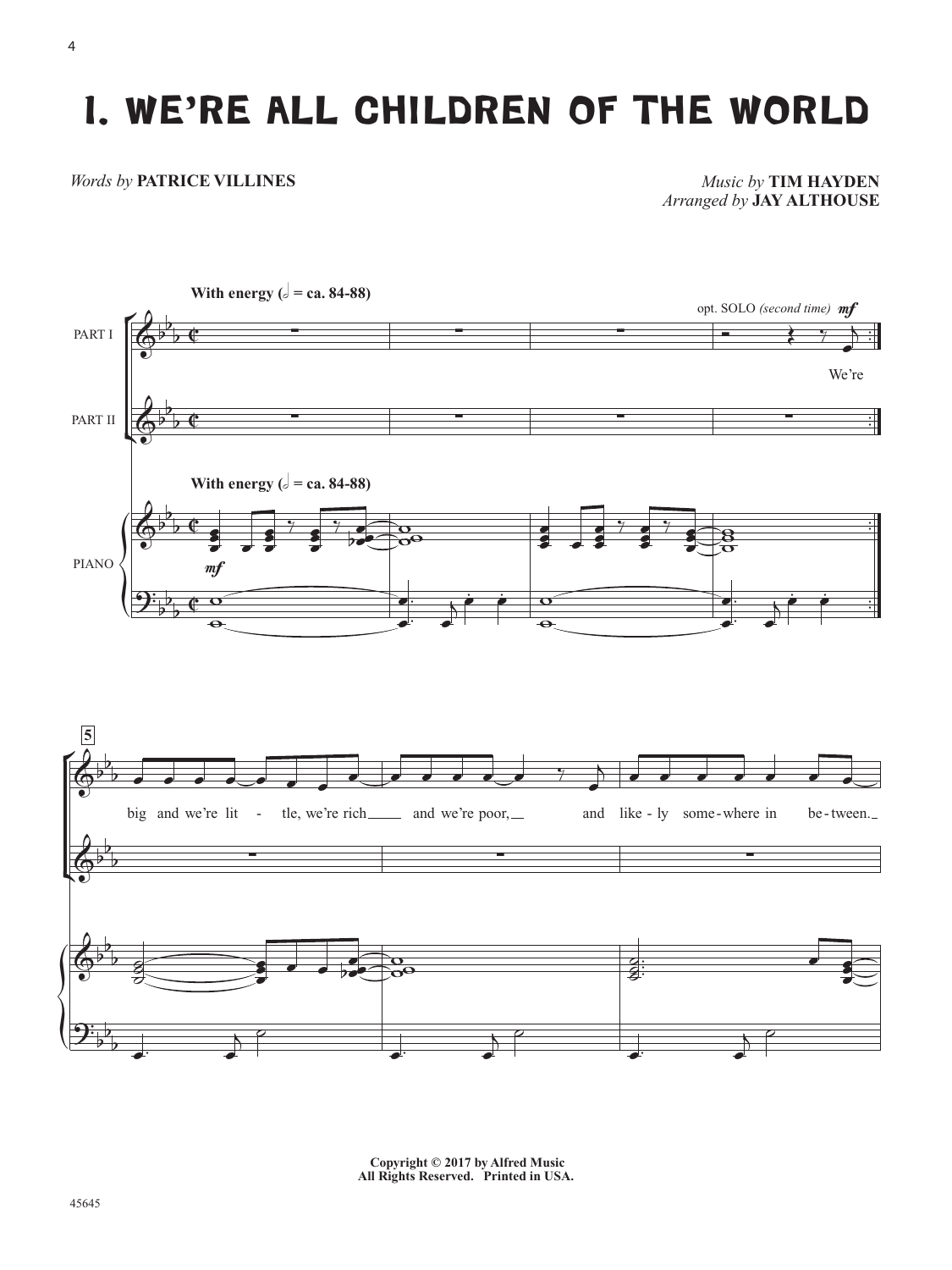# Thailand

Thailand, originally known as Siam, is a country in the southeastern part of Asia. It has big modern cities, like Bangkok (the capital), and ancient ornate temples, many that display figures of Buddha. The climate in Thailand is tropical, with a rainy monsoon season that lasts from November through March. Thailand's currency is called the "baht."

#### Here, kitty kitty

What's a "wichian mat"? That's what Siamese cats were called when they were first named in Thailand.

#### Some like it hot!

Thai food is popular around the world. Many dishes are made with flavorful spices and paired with rice or noodles.

### It's paradise

Thailand has hundreds of small islands. With white sandy beaches and beautiful turquoise waters, many of these islands have become popular vacation destinations.

#### Tons of fun

The elephant is the national symbol of Thailand.

## Now that's a tongue twister

The full ceremonial name for the city of Bangkok is "Krung Thep Mahanakhon Amon Rattanakosin Mahinthara Ayuthaya Mahadilok Phop Noppharat Ratchathani Burirom Udomratchaniwet Mahasathan Amon Piman Awatan Sathit Sakkathattiya Witsanukam Prasit."

### What a kick!

Muay Thai, a form of kickboxing with roots back to the 16th century, is Thailand's national sport.



### Say what?

*Sawatdee* (sah-waht-DEE) = Hello *Jer gan mai* (jer GAHN my) = See you again *Khop khun kha* (kohp koon KAH) = Thank you (if you are a girl) *Khop khun khap* (kohp koon KAHP) = Thank you (if you are a boy) **Thai** 15